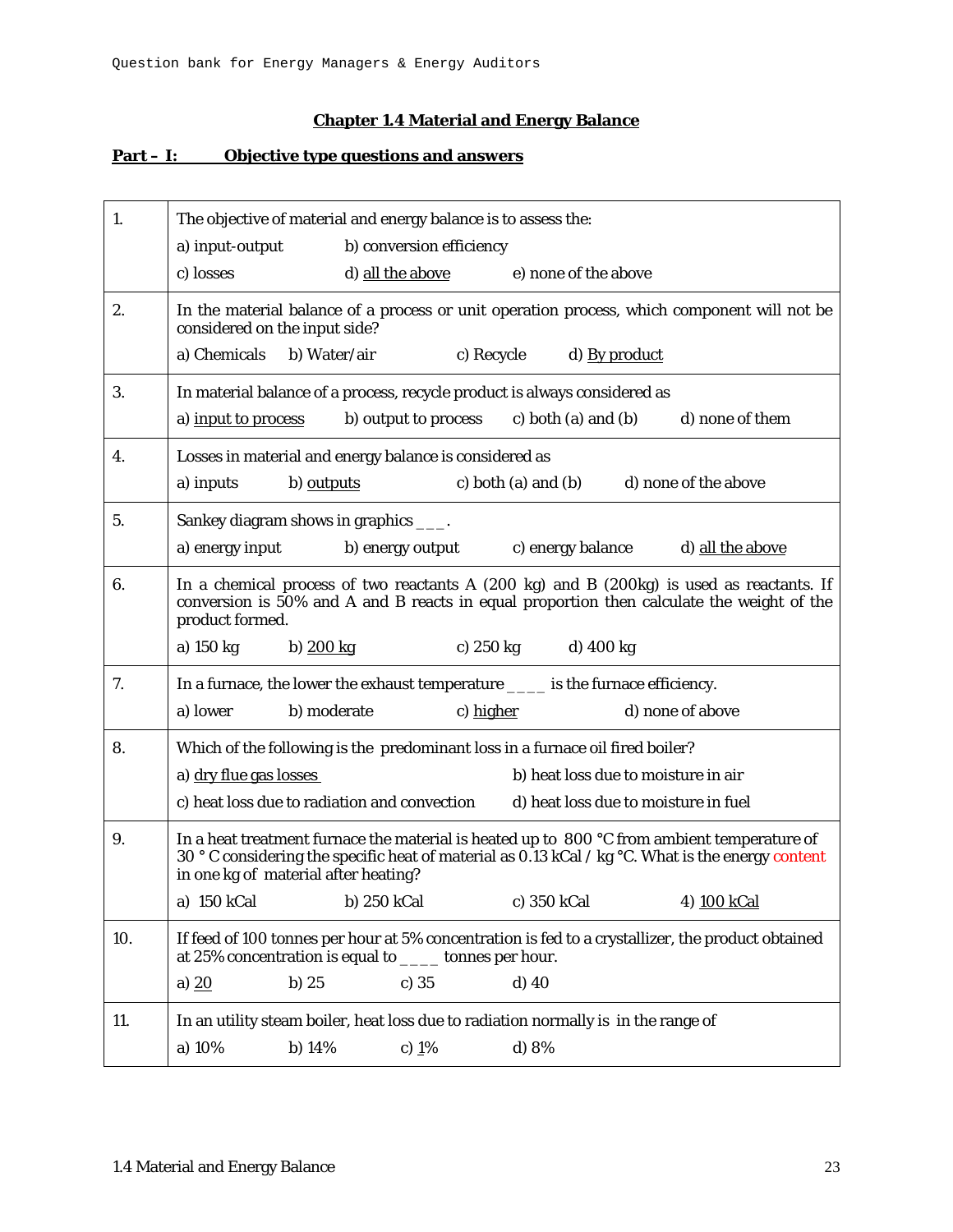| 12. | Energy supplied by combustion of fuel is equal to                                                                                                                              |
|-----|--------------------------------------------------------------------------------------------------------------------------------------------------------------------------------|
|     | a) mass of fuel consumed x its calorific value<br>b) mass of fuel consumed x its density                                                                                       |
|     | c) mass of fuel consumed x its specific heat<br>d) mass of fuel consumed x its heat capacity                                                                                   |
| 13. | In a coal fired boiler, hourly consumption of coal is 1000 kg. The ash content in the coal is 3%.<br>Calculate the quantity of ash formed per day. Boiler operates 24 hrs/day. |
|     | a) 50 kg<br>b) $300 kg$<br>c) $33 kg$<br>d) 720 kg                                                                                                                             |
| 14. | Sankey diagram represents an entire input and output energy flow. State True or False?                                                                                         |
| 15. | Material and energy balance will identify areas to concentrate for energy conservation.<br><b>True or False</b>                                                                |
| 16. | In a drying process moisture is reduced from 60% to 30%. Initial weight of the material is 200<br>kg. Calculate the final weight of the product.                               |
|     | a) 100<br>$b)$ 120<br>c) $130$<br>d) $114.3$                                                                                                                                   |
| 17. | Energy supplied by electricity, Q in kCal is equal to _______.                                                                                                                 |
|     | a) $kWh \times 8.6$<br>b) $kWh \times 86$<br>c) $kWh \times 860$<br>d) none                                                                                                    |
| 18. | Which one is a secondary form of energy?                                                                                                                                       |
|     | a) Furnace oil<br>b) natural gas<br>d) coal<br>c) electricity                                                                                                                  |
| 19. | In material and energy balance, cycle time play an important role.                                                                                                             |
|     | <b>True or False</b>                                                                                                                                                           |
| 20. | Sankey diagram is an useful tool to represent _____.                                                                                                                           |
|     | a) financial strength of the company<br>b) management philosophy                                                                                                               |
|     | c) input and output energy flow<br>d) human resource strength of the company                                                                                                   |

| $Part - II:$ |  |  | <b>Short type Questions and answers:</b> |
|--------------|--|--|------------------------------------------|
|              |  |  |                                          |

| 1. | The plant has four heat exchangers and cooling water is circulated through these exchangers. The<br>details are given below. |           |                     |             |  |  |  |
|----|------------------------------------------------------------------------------------------------------------------------------|-----------|---------------------|-------------|--|--|--|
|    |                                                                                                                              | Heat      | Water flow, $m^3/h$ | Temperature |  |  |  |
|    |                                                                                                                              | exchanger |                     | raise, °C   |  |  |  |
|    |                                                                                                                              |           | 200                 |             |  |  |  |
|    |                                                                                                                              | റ         | 300                 |             |  |  |  |
|    |                                                                                                                              | ິ         | 400                 |             |  |  |  |
|    |                                                                                                                              |           | 500                 |             |  |  |  |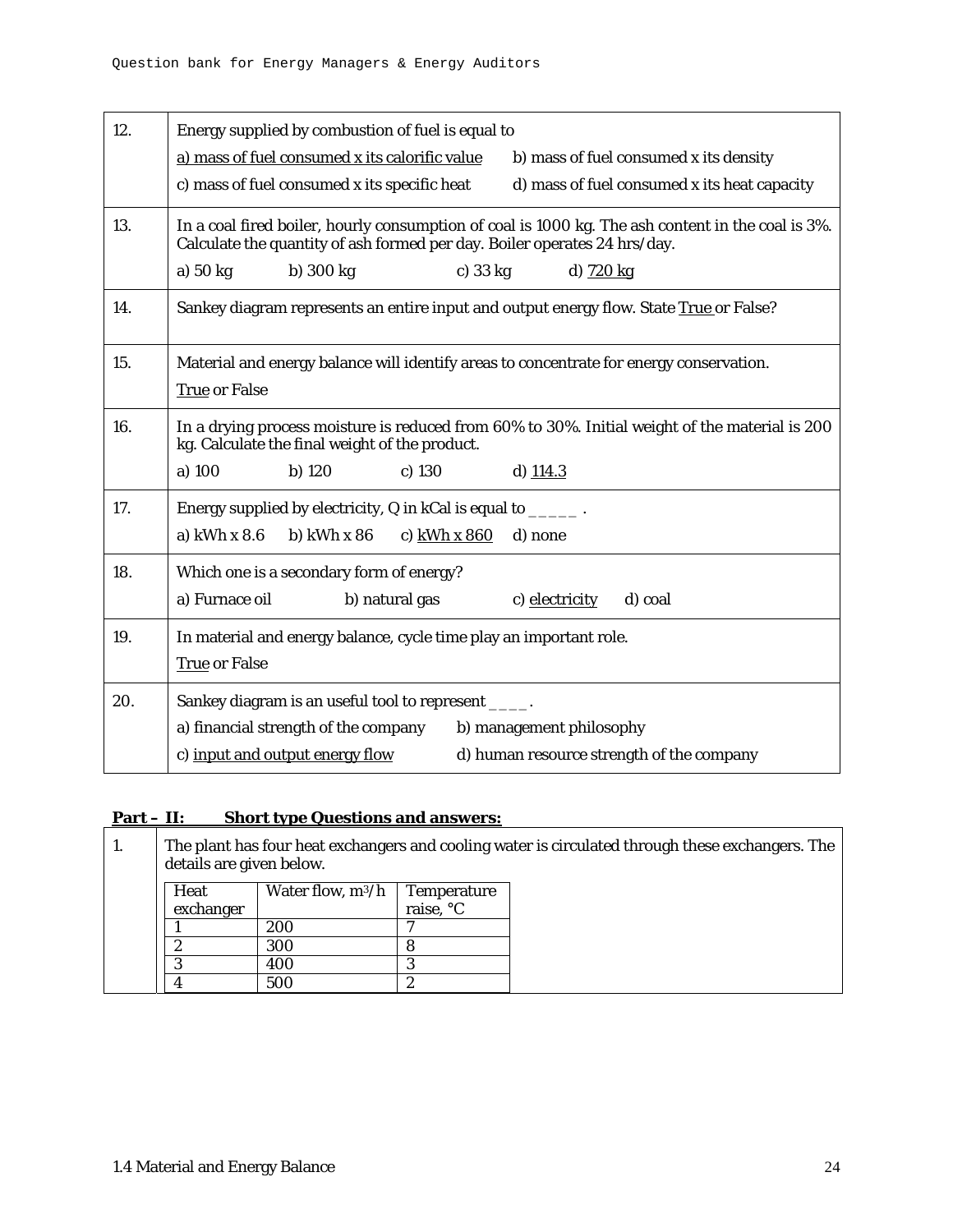|                  | Evaluate heat rejection (kCal/h) of each heat exchanger and total heat rejected to cooling water.                                                                                                                                                                                                                                                                                      |                                                                          |                          |                                       |                                                                                                |  |
|------------------|----------------------------------------------------------------------------------------------------------------------------------------------------------------------------------------------------------------------------------------------------------------------------------------------------------------------------------------------------------------------------------------|--------------------------------------------------------------------------|--------------------------|---------------------------------------|------------------------------------------------------------------------------------------------|--|
|                  | Heat<br>exchanger                                                                                                                                                                                                                                                                                                                                                                      | Water flow, m <sup>3</sup> /h                                            | Temperature<br>raise, °C | Heat<br>rejection,<br>kCal/h          |                                                                                                |  |
|                  | 1                                                                                                                                                                                                                                                                                                                                                                                      | 200                                                                      | 7                        | 14,00,000                             |                                                                                                |  |
|                  | $\boldsymbol{2}$                                                                                                                                                                                                                                                                                                                                                                       | 300                                                                      | 8                        | 24,00,000                             |                                                                                                |  |
|                  | 3                                                                                                                                                                                                                                                                                                                                                                                      | 400                                                                      | $\overline{3}$           | 12,00,000                             |                                                                                                |  |
|                  | 4                                                                                                                                                                                                                                                                                                                                                                                      | 500                                                                      | $\overline{c}$           | 10,00,000                             |                                                                                                |  |
|                  |                                                                                                                                                                                                                                                                                                                                                                                        |                                                                          |                          | 60,00,000                             |                                                                                                |  |
|                  |                                                                                                                                                                                                                                                                                                                                                                                        |                                                                          |                          |                                       |                                                                                                |  |
| 2.               |                                                                                                                                                                                                                                                                                                                                                                                        | Define specific power consumption with an example.                       |                          |                                       |                                                                                                |  |
|                  |                                                                                                                                                                                                                                                                                                                                                                                        |                                                                          |                          |                                       | The specific energy consumption is defined as the energy required to produce a unit of output. |  |
|                  | e.g.: Compressors:                                                                                                                                                                                                                                                                                                                                                                     |                                                                          |                          |                                       |                                                                                                |  |
|                  | A compressor generates 100 cfm of air at 7 kg/cm <sup>2</sup> pressure. The power drawn by the motor is 18<br>kW.                                                                                                                                                                                                                                                                      |                                                                          |                          |                                       |                                                                                                |  |
|                  |                                                                                                                                                                                                                                                                                                                                                                                        | i.e. Specific energy consumption is                                      | $= 18/100$               |                                       |                                                                                                |  |
|                  |                                                                                                                                                                                                                                                                                                                                                                                        |                                                                          |                          | $= 0.18$ kW/cfm @ 7kg/cm <sup>2</sup> |                                                                                                |  |
| 3.               |                                                                                                                                                                                                                                                                                                                                                                                        | Why Sankey diagram is useful in energy balance calculations?             |                          |                                       |                                                                                                |  |
|                  | The Sankey diagram is very useful tool to represent an entire input and output energy flow in any<br>energy equipment or system such as boiler generation, fired heaters, furnaces after carrying out<br>energy balance calculation. This diagram represents visually various outputs and losses so that<br>energy managers can focus on finding improvements in a prioritized manner. |                                                                          |                          |                                       |                                                                                                |  |
| $\overline{4}$ . |                                                                                                                                                                                                                                                                                                                                                                                        | List any three guidelines for mass and energy balance.                   |                          |                                       |                                                                                                |  |
|                  |                                                                                                                                                                                                                                                                                                                                                                                        | energy balance.                                                          |                          |                                       | For a complex production stream, it is better to first draft the overall material and          |  |
|                  | $\bullet$                                                                                                                                                                                                                                                                                                                                                                              | flow diagram could be useful here.                                       |                          |                                       | While splitting up the total system, choose, simple discrete sub-systems. The process          |  |
|                  | $\bullet$                                                                                                                                                                                                                                                                                                                                                                              | entering and leaving, is the smallest possible.                          |                          |                                       | Choose the material and energy balance envelope such that, the number of streams               |  |
|                  |                                                                                                                                                                                                                                                                                                                                                                                        | Always choose recycle streams (material and energy) within the envelope. |                          |                                       |                                                                                                |  |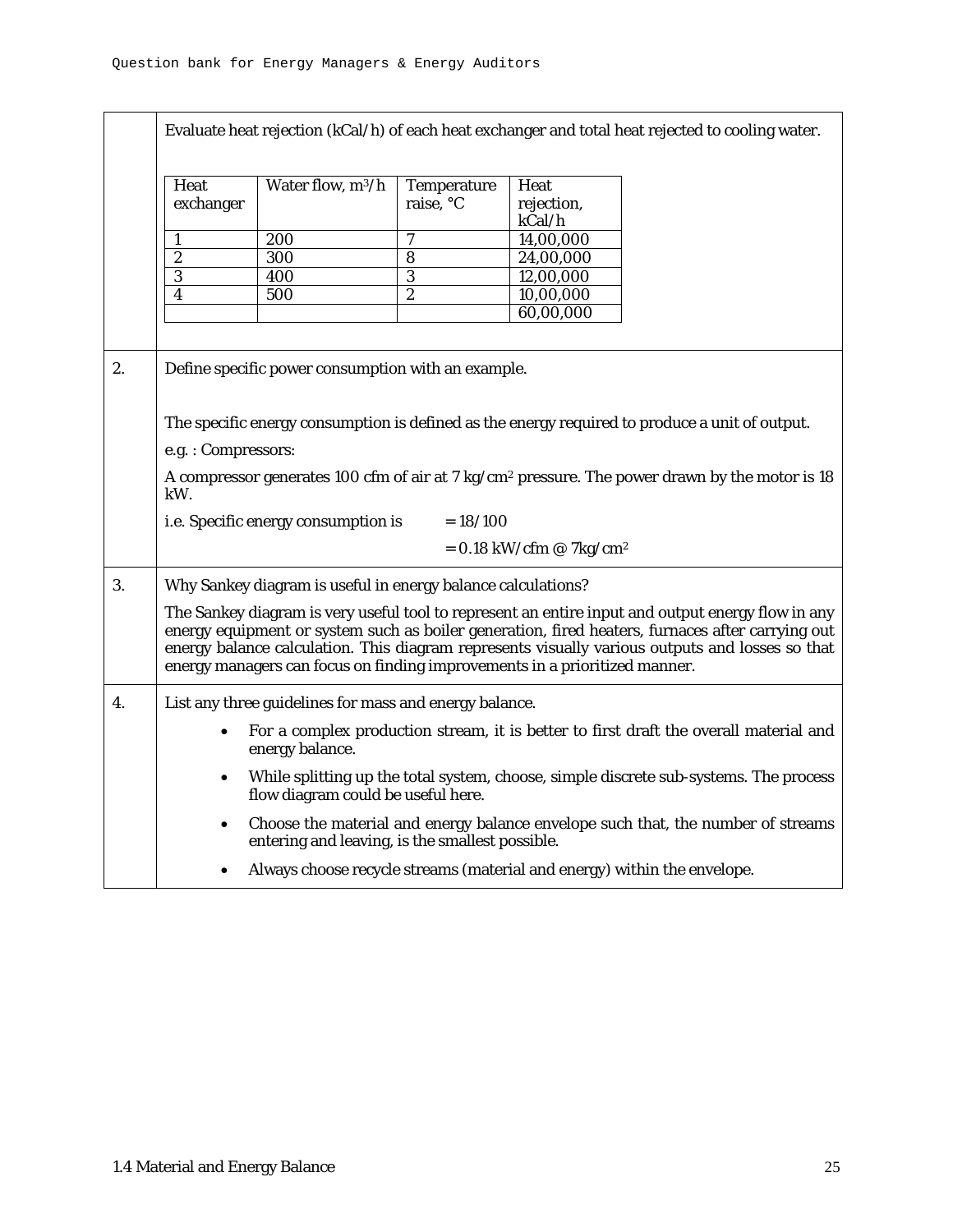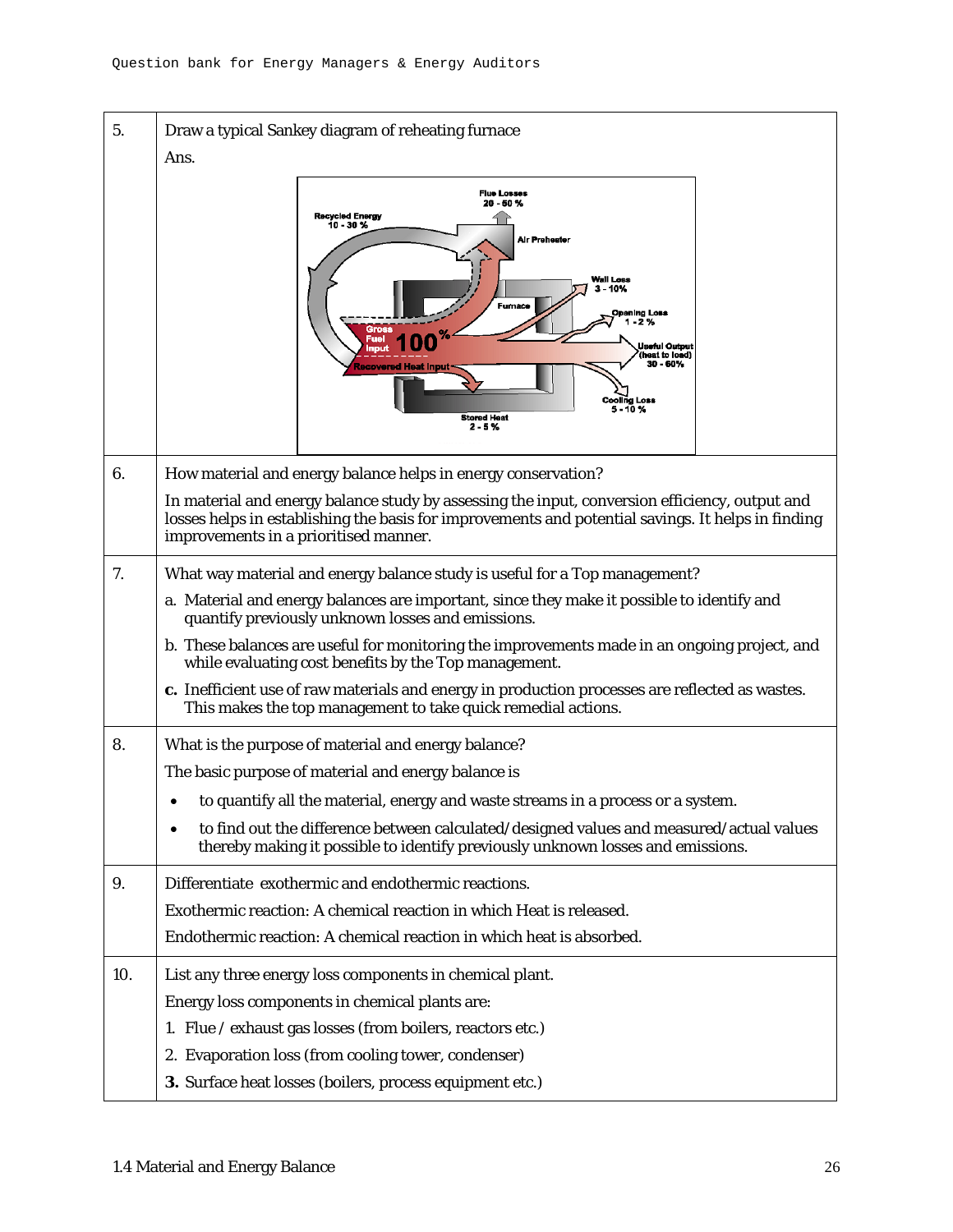| 11. | For complete combustion of 1 kg of a typical coal 12 kg of air is required. Calorific value of coal is<br>4200 kCal/kg with ash content of 22%. What is the quantity (in kg) flue gas generated by<br>burning 5 kg coal?                  |  |  |  |  |
|-----|-------------------------------------------------------------------------------------------------------------------------------------------------------------------------------------------------------------------------------------------|--|--|--|--|
|     | Flue gas generated by burning the coal in the presence of air is:                                                                                                                                                                         |  |  |  |  |
|     | Flue gas quantity (per kg of coal)<br>: combustion air + quantity of fuel- ash                                                                                                                                                            |  |  |  |  |
|     | $: 12 + 1 - 0.22$                                                                                                                                                                                                                         |  |  |  |  |
|     | : $12.78 \text{ kg}$                                                                                                                                                                                                                      |  |  |  |  |
|     | Quantity of flue gas by burning 5 kg of coal : $5 \times 12.78 = 63.9$ kg.                                                                                                                                                                |  |  |  |  |
| 12. | List any three energy loss components of induction furnace                                                                                                                                                                                |  |  |  |  |
|     | Induction furnace energy loss components                                                                                                                                                                                                  |  |  |  |  |
|     | 1. Cooling coil loss                                                                                                                                                                                                                      |  |  |  |  |
|     | 2. Auxiliary system losses                                                                                                                                                                                                                |  |  |  |  |
|     | 3. Radiation heat loss                                                                                                                                                                                                                    |  |  |  |  |
| 13. | In reheating furnace, which loss component will be recovered (or) recycled energy.                                                                                                                                                        |  |  |  |  |
|     | In reheating furnace, a part of the waste heat in the flue gas losses is recoverable.                                                                                                                                                     |  |  |  |  |
| 14. | List the items to be represented for a preparation of a process flow chart.                                                                                                                                                               |  |  |  |  |
|     | Items to be represented in flow charts are:                                                                                                                                                                                               |  |  |  |  |
|     | 1. Input to the process                                                                                                                                                                                                                   |  |  |  |  |
|     | 2. Process steps                                                                                                                                                                                                                          |  |  |  |  |
|     | 3. Wastes / by products                                                                                                                                                                                                                   |  |  |  |  |
|     | 4. Output from the process (or) final products                                                                                                                                                                                            |  |  |  |  |
| 15. | What are the various levels of mass and energy balances?                                                                                                                                                                                  |  |  |  |  |
|     | The material and energy (M&E) balances required to be developed at the various levels are:                                                                                                                                                |  |  |  |  |
|     | 1. Overall M&E balance: This involves the input and output streams for complete plant.                                                                                                                                                    |  |  |  |  |
|     | 2. Section wise M&E balances: In the sequence of process flow, material and energy balances<br>are required to be made for each section/department/cost centres. This would help to<br>prioritize focus areas for efficiency improvement. |  |  |  |  |
|     | 3. Equipment-wise M&E balances: M&E balances, for key equipment would help assess<br>performance of equipment, which would in turn help identify and quantify energy and<br>material avoidable losses.                                    |  |  |  |  |
|     |                                                                                                                                                                                                                                           |  |  |  |  |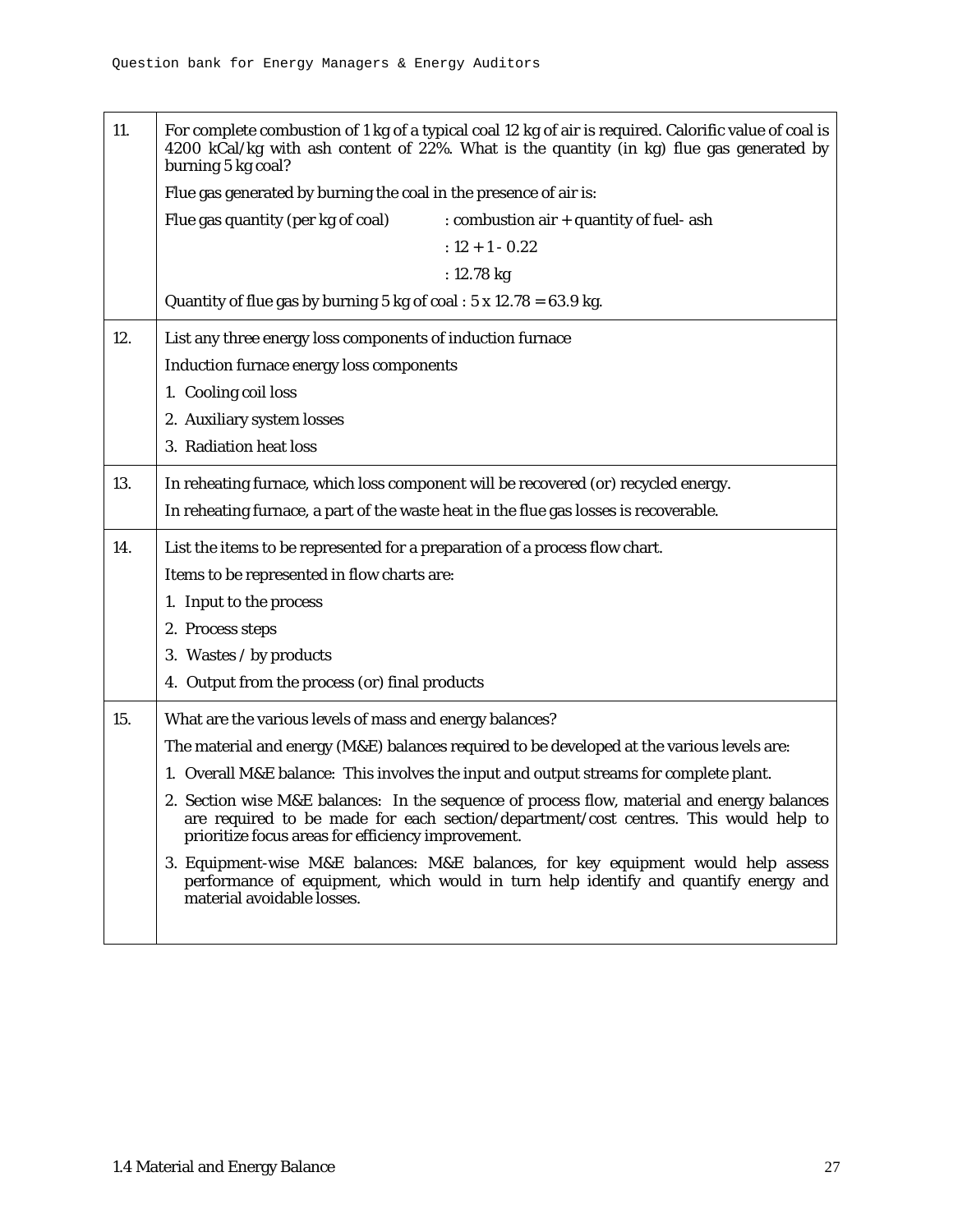16. In a textile mill, an evaporator concentrates a liquor containing solids of 6% by w/w (weight by weight) to produce an output containing 30% solids w/w. Calculate the evaporation of water per 100 kg of feed to the evaporator. Inlet solid contents : 6% Out let solids contents : 30% Feed : 100 kg Solids content in kg. in feed :  $100 \times 0.06 = 6$  kg Out let solid content in kg.  $\cdot$  6 kg i.e. Quantity of water evaporated  $\qquad : \left(100 - \frac{100}{30}x\,6\right) = 80kg$ ⎠  $\left(100 - \frac{100}{20} x 6\right)$ ⎝  $\Big(100 -$ 17. List out any three boiler sub systems. Plants boiler sub systems: 1. Fuel supply system 2. Combustion air system 3. Boiler feed water system 18. Why evaluation of energy and mass balance is important?. Material and energy balances are important, since they make it possible to identify and quantify previously unknown losses and emissions. These balances are also useful for monitoring the advances made in an ongoing project and while evaluating cost benefits. 19. A sample of coal from the mine is found to contain 67.2% carbon and 22.3% ash. The refuse obtained at the end of combustion is analysed to contain 7.1% carbon and the rest is ash. Compute the % of the original carbon unburnt in the refuse. Data: Coal – 67.2% carbon Ash- 22.3% Refuse  $-7.1\%$  carbon Ash  $-92.9\%$ Basis: 100 kg of coal Ash remains the same in refuse and coal Mass of carbon in coal : 67.2 kg Mass of ash in coal : 22.3 kg Mass of ash in refuse : 22.3 kg Mass of refuse : 100/92.9 x 22.3 = 24 kg Quantity of carbon in refuse  $\therefore$  7.1/100 x 24 = 1.704 kg % of original carbon remaining unburnt in the refuse:  $1.704/67.2 \times 100$  :  $2.53\%$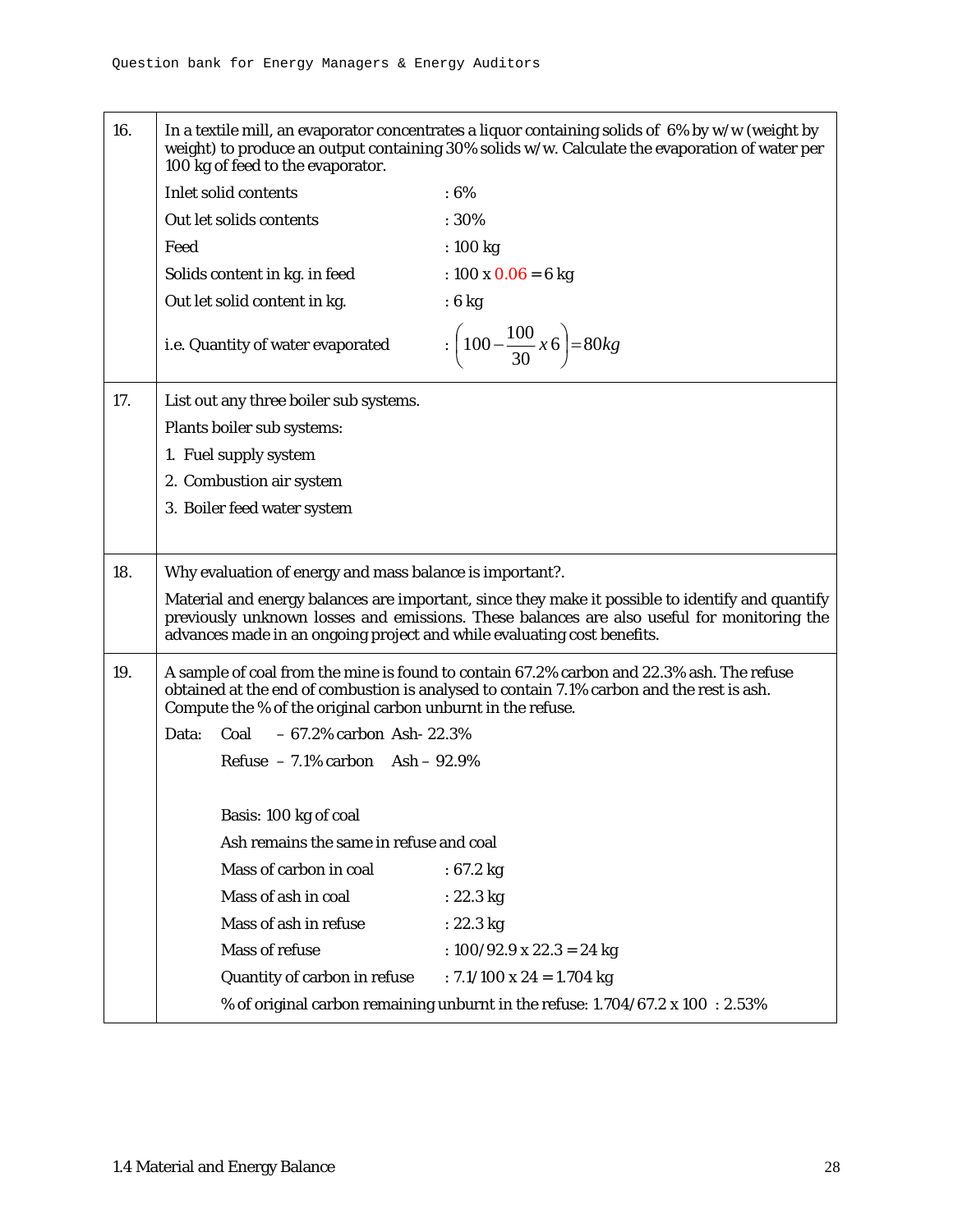20. A furnace shell has to be cooled from 90 °C to 55 °C. The mass of the furnace shell is 2 tonnes, the specific heat of furnace shell is 0.2 kCal/kg  $\degree$ C. Water is available at 29  $\degree$ C. The maximum allowed increase in water temperature is  $5 \degree C$ . Calculate the quantity of water required to cool the furnace. Neglect heat loss. Total heat that has to be removed from the furnace  $= 2000 \times 0.2 \times (90-55)$  = 14000 kCal  $\alpha$  Quantity of water required  $= 14000/5$  $= 2800$  kg

## **Part – III Long type Questions and answers:**

| 1. | Discuss the procedure followed during energy and mass balance calculation.                                                                                                                                                                                                                                                                                    |
|----|---------------------------------------------------------------------------------------------------------------------------------------------------------------------------------------------------------------------------------------------------------------------------------------------------------------------------------------------------------------|
|    | The energy and mass balance is a calculation procedure that basically checks if directly or<br>indirectly measured energy and mass flows are in agreement with the energy and mass<br>conservation principles                                                                                                                                                 |
|    | This balance is of the utmost importance and is an indispensable tool for a clear understanding<br>of the energy and mass situation achieved practice.                                                                                                                                                                                                        |
|    | In order to use it correctly, the following procedure should be used:                                                                                                                                                                                                                                                                                         |
|    | Clearly identify the problem to be studied.                                                                                                                                                                                                                                                                                                                   |
|    | Define a boundary that encloses the entire system or sub-system to be analysed.<br>Entering and leaving mass and energy flows must be measured at the boundary.                                                                                                                                                                                               |
|    | The boundary must be chosen in such a way that:                                                                                                                                                                                                                                                                                                               |
|    | All relevant flows must cross it, all non-relevant flows being within the<br>a)<br>boundary.                                                                                                                                                                                                                                                                  |
|    | Measurements at the boundary must be possible in an easy and accurate<br>b)<br>manner.                                                                                                                                                                                                                                                                        |
|    | Select an appropriate test period depending on the type of process and product.<br>٠                                                                                                                                                                                                                                                                          |
|    | Carry out the measurements.                                                                                                                                                                                                                                                                                                                                   |
|    | Calculate the energy and mass flow.                                                                                                                                                                                                                                                                                                                           |
|    | Verify an energy and mass balance. If the balances are outside acceptable limits,<br>٠<br>then repeat the measurements.                                                                                                                                                                                                                                       |
|    | The energy release or use in endothermic and exothermic processes should be taken<br>into consideration in the energy balance.                                                                                                                                                                                                                                |
| 2. | A boiler is fed with soft water containing 120 mg/l dissolved solids. As per IS standards the<br>maximum dissolved solids in the boiler should not exceed 3500 mg/l for boilers, operating up to<br>2 MPa. In order to maintain the specified level, a continuous blow down system is adopted. Find<br>the percentage of feed water which will be blown down. |
|    | Basis 1 kg of feed water                                                                                                                                                                                                                                                                                                                                      |
|    | Let blow down quantity<br>: x kg                                                                                                                                                                                                                                                                                                                              |
|    |                                                                                                                                                                                                                                                                                                                                                               |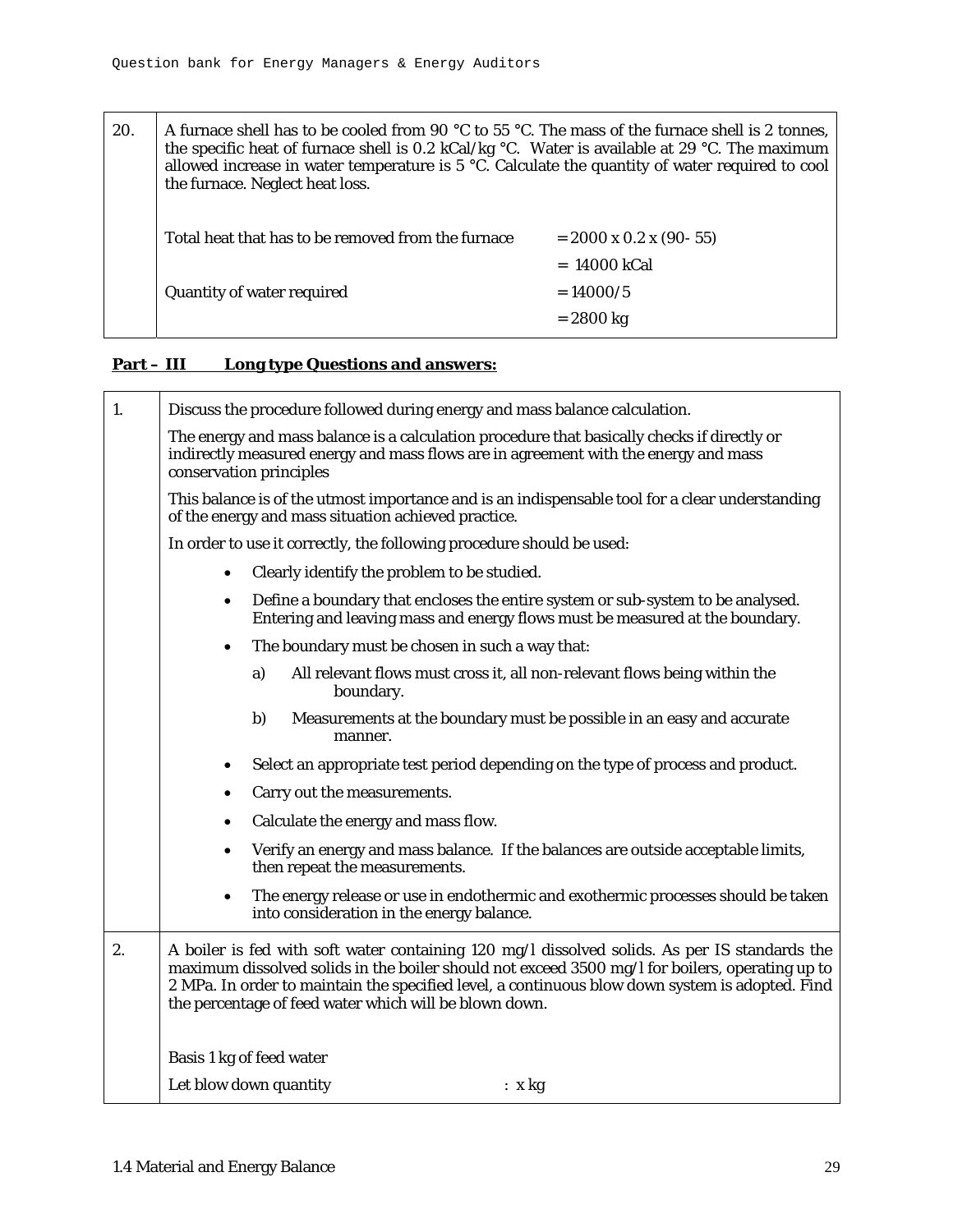|    |     | Dissolved solids in blow down                                                       | : $3500 \text{ mg/l}$                                                                                                                                                                                                                                                                            |
|----|-----|-------------------------------------------------------------------------------------|--------------------------------------------------------------------------------------------------------------------------------------------------------------------------------------------------------------------------------------------------------------------------------------------------|
|    |     |                                                                                     | : $X \times 3500 = 120 \times 1$                                                                                                                                                                                                                                                                 |
|    |     |                                                                                     | i.e. $X - 0.0343$ kg                                                                                                                                                                                                                                                                             |
|    |     | % blow down                                                                         | $: 0.0343/1 \times 100 = 3.43\%$                                                                                                                                                                                                                                                                 |
| 3. |     | $kg/cm2(a)$ is 513 kCal/kg. Assume 24 hours/day operation.                          | Production rate from a paper machine is 340 tonnes per day (TPD). Inlet and outlet dryness to<br>paper machine is 40% and 95% respectively. Evaporated moisture temperature is 80 °C. To<br>evaporate moisture, the steam is supplied at 3.5 kg/cm <sup>2</sup> (a). Latent heat of steam at 3.5 |
|    |     | $\mathbf{i}$<br>Estimate the quantity of moisture to be evaporated                  |                                                                                                                                                                                                                                                                                                  |
|    |     | Input steam quantity required for evaporation (per hour)<br>ii)                     |                                                                                                                                                                                                                                                                                                  |
|    |     | Note: Consider enthalpy of evaporated moisture as 632 kcal/kg                       |                                                                                                                                                                                                                                                                                                  |
|    |     | Production rate from a paper machine                                                | : 340 TPD                                                                                                                                                                                                                                                                                        |
|    |     | Inlet dryness to paper machine                                                      | : 14.16 TPH (tonnes per hour)<br>:40%                                                                                                                                                                                                                                                            |
|    |     | Outlet dryness from paper machine                                                   | :95%                                                                                                                                                                                                                                                                                             |
|    |     |                                                                                     |                                                                                                                                                                                                                                                                                                  |
|    | i)  | Estimation of moisture to be evaporated:                                            |                                                                                                                                                                                                                                                                                                  |
|    |     | Paper weight in final product                                                       | : $14.16 \times 0.95 = 13.45 \text{ TPH}$                                                                                                                                                                                                                                                        |
|    |     | Weight of moisture before dryer                                                     | $\frac{(100-40)}{40}$ x13.45 = 20.175 TPH                                                                                                                                                                                                                                                        |
|    |     | Weight of moisture after dryer                                                      | $\frac{(100-95)}{95}$ x13.45 = 0.707 TPH                                                                                                                                                                                                                                                         |
|    |     | <b>Evaporated moisture quantity</b>                                                 | : $20.175 - 0.707 = 19.468 \text{ TPH}$                                                                                                                                                                                                                                                          |
|    | ii) | Input steam quantity required for evaporation                                       |                                                                                                                                                                                                                                                                                                  |
|    |     | <b>Evaporated moisture temperature</b>                                              | : $80 °C$                                                                                                                                                                                                                                                                                        |
|    |     | <b>Enthalpy of evaporated moisture</b>                                              | : $632$ kCal/kg                                                                                                                                                                                                                                                                                  |
|    |     | Heat available in moisture (sensible & latent)                                      | : $632 \times 19468$                                                                                                                                                                                                                                                                             |
|    |     |                                                                                     | : 12303776 kCal/h                                                                                                                                                                                                                                                                                |
|    |     | Latent Heat available in supply steam (at 3.5 kg/cm <sup>2</sup> (a)) : 513 kCal/kg | For evaporation minimum equivalent heat available should be supplied from steam                                                                                                                                                                                                                  |
|    |     | Quantity of steam required                                                          | : 23984 kg                                                                                                                                                                                                                                                                                       |
|    |     |                                                                                     | :23.98 MT/hour                                                                                                                                                                                                                                                                                   |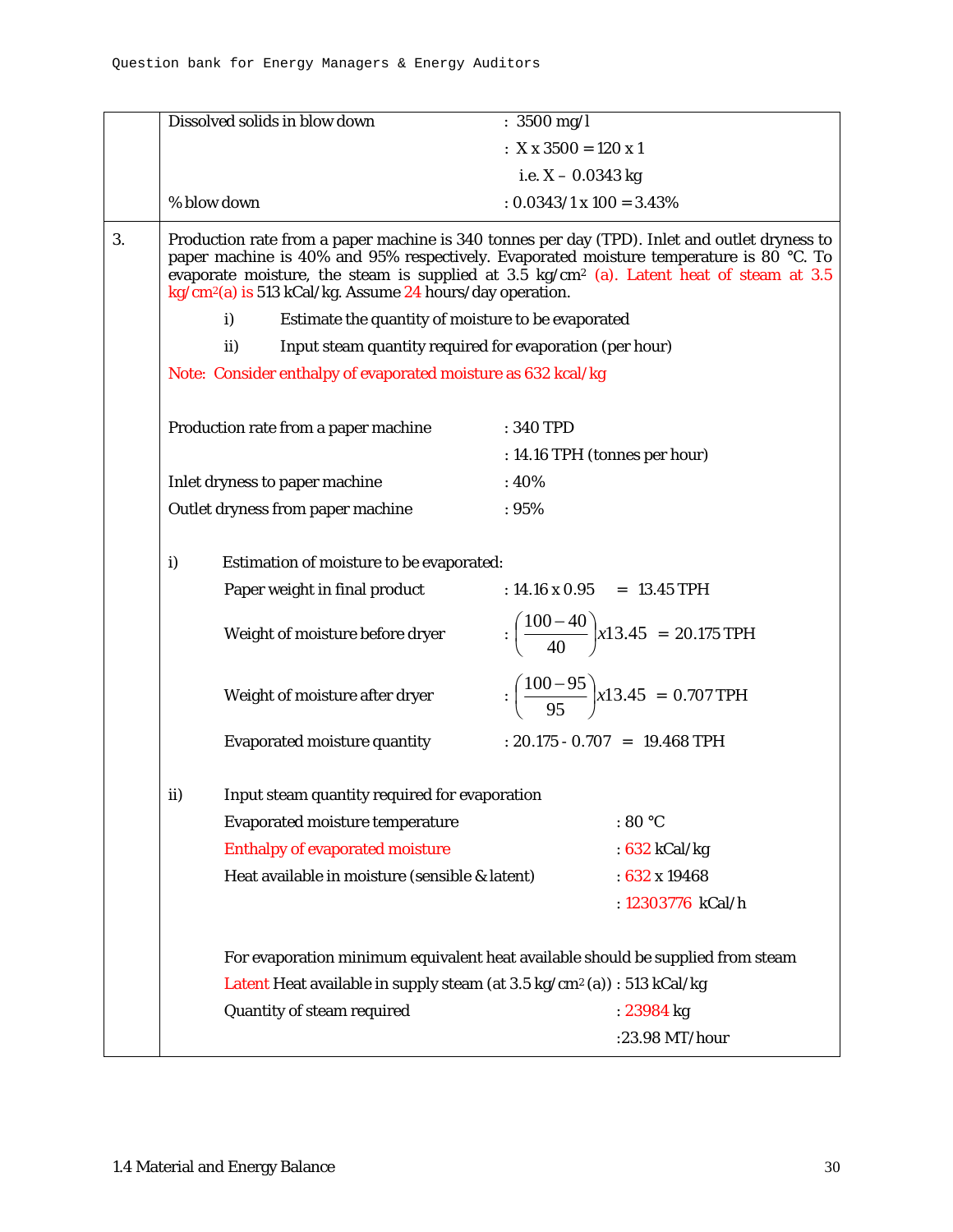|                | <b>Steam generation</b>                                               | Tonnes per day |  |  |  |
|----------------|-----------------------------------------------------------------------|----------------|--|--|--|
| a)             | Make-up water quantity                                                | 52.00          |  |  |  |
| $\overline{b}$ | Condensate return                                                     |                |  |  |  |
|                | <b>Brew house</b>                                                     | 42.48          |  |  |  |
|                | <b>Bottling</b>                                                       | 2.47           |  |  |  |
| C)             | <b>Total steam generation</b>                                         | 96.95          |  |  |  |
|                | <b>Steam utilisation</b>                                              |                |  |  |  |
|                | <b>Brew house</b>                                                     |                |  |  |  |
| a.             | <b>Mash Tank</b>                                                      | 10.89          |  |  |  |
| b.             | <b>Work kettle</b>                                                    | 27.45<br>3.90  |  |  |  |
| c.<br>d.       | Raw water heating<br><b>Process water heating</b>                     | 3.62           |  |  |  |
|                | <b>Bottling section</b>                                               |                |  |  |  |
| е.             | <b>Pasteurisation machines</b>                                        | 28.99          |  |  |  |
| f.             | <b>Washing machines</b>                                               | 18.68          |  |  |  |
|                |                                                                       |                |  |  |  |
| $\mathbf G$    | Miscellaneous (blow down, yeast drying, keg filling)                  | 3.42           |  |  |  |
|                |                                                                       | 96.95          |  |  |  |
| i)             | What will be the condensate return as % of steam generation?          |                |  |  |  |
| ii)            | Which equipment consumes more steam?                                  |                |  |  |  |
| iii)           | What will be the percentage of bottling section steam load?           |                |  |  |  |
| $\mathbf{i}$   | Condensate returns as % of steam generation                           |                |  |  |  |
|                | Condensate returns quantity:                                          |                |  |  |  |
|                | Erew house + bottling section: $42.48 + 2.47 = 44.95$ kL              |                |  |  |  |
|                | Total steam generation quantity: 96.95 Tonnes<br>➤                    |                |  |  |  |
|                | % of condensate return : (44.95 / 96.95) x 100 : 46.3 %               |                |  |  |  |
| ii)            | Pasteurization machines consumes higher steam quantity (28.99 Tonnes) |                |  |  |  |
| iii)           | Bottling section steam load as % of steam generation                  |                |  |  |  |
|                | Bottling section quantity:                                            |                |  |  |  |
|                | Pasteurisation + washing machines: $28.99 + 18.68 = 47.67$ Tonnes     |                |  |  |  |
|                | Total steam generation quantity: 96.95 Tonnes<br>➤                    |                |  |  |  |
|                | % of bottling section steam load: (47.67 / 96.95) x 100 : 49.1 %      |                |  |  |  |